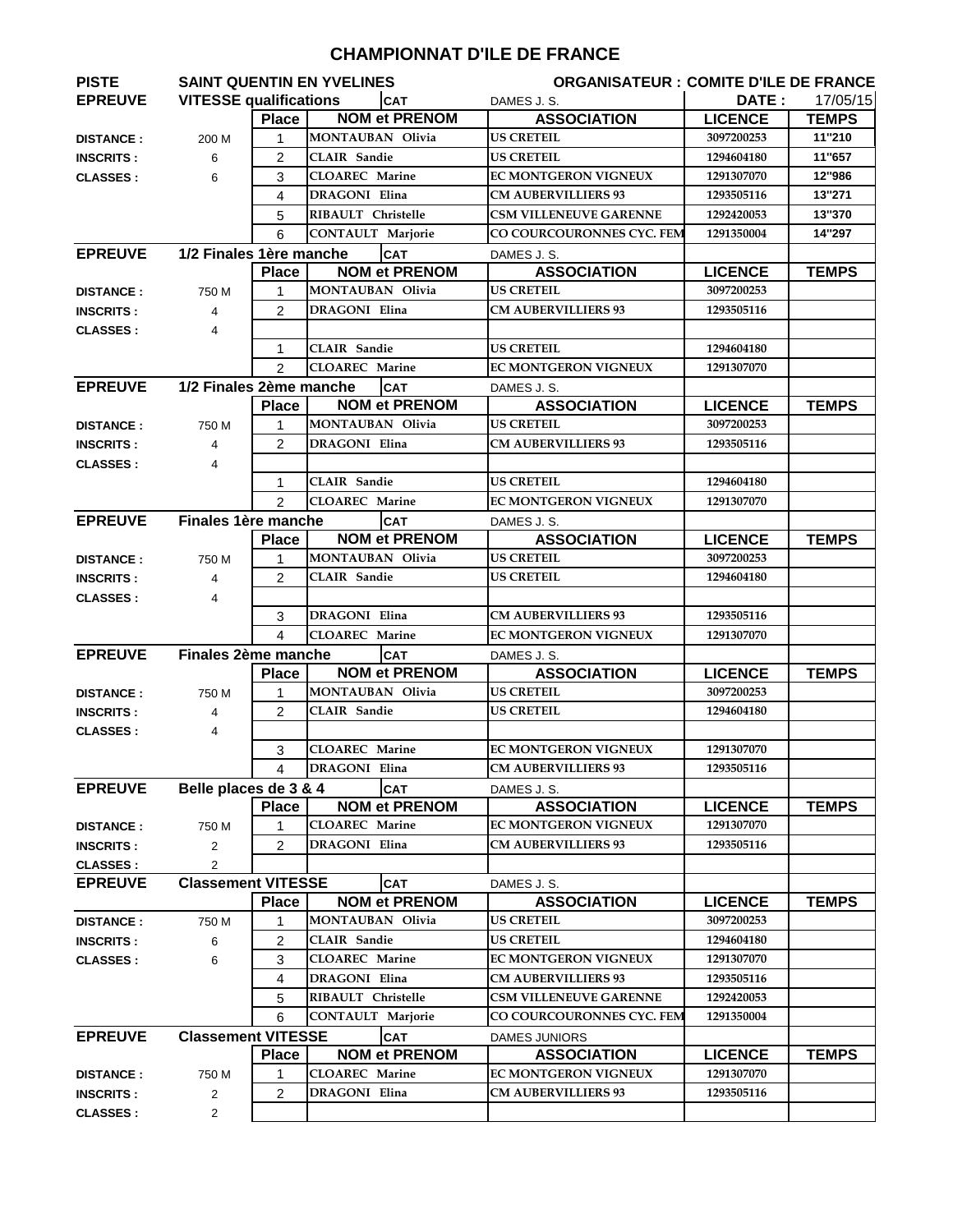| <b>EPREUVE</b><br><b>Classement VITESSE</b> |                               |                         | <b>CAT</b>               | <b>DAMES SENIORS</b>          |                |              |
|---------------------------------------------|-------------------------------|-------------------------|--------------------------|-------------------------------|----------------|--------------|
|                                             |                               | <b>Place</b>            | <b>NOM et PRENOM</b>     | <b>ASSOCIATION</b>            | <b>LICENCE</b> | <b>TEMPS</b> |
| <b>DISTANCE:</b>                            | 750 M                         | 1                       | <b>MONTAUBAN Olivia</b>  | <b>US CRETEIL</b>             | 3097200253     |              |
| <b>INSCRITS:</b>                            | 4                             | $\overline{2}$          | <b>CLAIR</b> Sandie      | <b>US CRETEIL</b>             | 1294604180     |              |
| <b>CLASSES:</b>                             | 4                             | 3                       | RIBAULT Christelle       | <b>CSM VILLENEUVE GARENNE</b> | 1292420053     |              |
|                                             |                               | 4                       | <b>CONTAULT Marjorie</b> | CO COURCOURONNES CYC. FEM     | 1291350004     |              |
| <b>EPREUVE</b>                              | <b>VITESSE qualifications</b> |                         | <b>CAT</b>               | MINIMES CADETTES              |                |              |
|                                             |                               | <b>Place</b>            | <b>NOM et PRENOM</b>     | <b>ASSOCIATION</b>            | <b>LICENCE</b> | <b>TEMPS</b> |
| <b>DISTANCE:</b>                            | 200 M                         | 1                       | GROS Mathilde            | <b>US CRETEIL</b>             | 1294604111     | 11"967       |
| <b>INSCRITS:</b>                            | 6                             | $\overline{2}$          | <b>DEMIAUTTE Léa</b>     | PARISIS A.C. 95               | 1295714009     | 14"012       |
| <b>CLASSES:</b>                             | 6                             | 3                       | <b>BROUSSE Marina</b>    | <b>US CRETEIL</b>             | 1294604016     | 14"084       |
|                                             |                               | 4                       | AIECH Katleen            | <b>US CRETEIL</b>             | 1294604103     | 14"534       |
|                                             |                               | 5                       | <b>MENARD Claire</b>     | PARISIS A.C. 95               | 1295714468     | 14"745       |
|                                             |                               | 6                       | LOIR Audrey              | <b>CSM CLAMART</b>            | 1292411036     | 16"615       |
| <b>EPREUVE</b>                              | 1/2 Finales                   |                         | CAT                      | MINIMES CADETTES              |                |              |
|                                             |                               | <b>Place</b>            | <b>NOM et PRENOM</b>     | <b>ASSOCIATION</b>            | <b>LICENCE</b> | <b>TEMPS</b> |
| <b>DISTANCE:</b>                            | 750 M                         | 1                       | GROS Mathilde            | <b>US CRETEIL</b>             | 1294604111     |              |
| <b>INSCRITS:</b>                            | 6                             | 2                       | AIECH Katleen            | <b>US CRETEIL</b>             | 1294604103     |              |
| <b>CLASSES:</b>                             | 6                             | 3                       | <b>MENARD Claire</b>     | PARISIS A.C. 95               | 1295714468     |              |
|                                             |                               |                         |                          |                               |                |              |
|                                             |                               | 1                       | <b>BROUSSE Marina</b>    | <b>US CRETEIL</b>             | 1294604016     |              |
|                                             |                               | 2                       | <b>DEMIAUTTE Léa</b>     | PARISIS A.C. 95               | 1295714009     |              |
|                                             |                               | 3                       | LOIR Audrey              | <b>CSM CLAMART</b>            | 1292411036     |              |
| <b>EPREUVE</b>                              | Repéchage 1/2 Finales         |                         | <b>CAT</b>               | MINIMES CADETTES              |                |              |
|                                             |                               | <b>Place</b>            | <b>NOM et PRENOM</b>     | <b>ASSOCIATION</b>            | <b>LICENCE</b> | <b>TEMPS</b> |
| <b>DISTANCE:</b>                            | 750 M                         | 1                       | <b>DEMIAUTTE Léa</b>     | PARISIS A.C. 95               | 1295714009     |              |
| <b>INSCRITS:</b>                            | 4                             | 2                       | AIECH Katleen            | <b>US CRETEIL</b>             | 1294604103     |              |
| <b>CLASSES:</b>                             | 4                             | 3                       | <b>MENARD Claire</b>     | PARISIS A.C. 95               | 1295714468     |              |
|                                             |                               | $\overline{\mathbf{A}}$ | <b>LOIR Audrey</b>       | CSM CLAMART                   | 1292411036     |              |
| <b>EPREUVE</b>                              | <b>Finale</b>                 |                         | <b>CAT</b>               | MINIMES CADETTES              |                |              |
|                                             |                               | <b>Place</b>            | <b>NOM et PRENOM</b>     | <b>ASSOCIATION</b>            | <b>LICENCE</b> | <b>TEMPS</b> |
| <b>DISTANCE:</b>                            | 750 M                         | 1                       | <b>GROS</b> Mathilde     | <b>US CRETEIL</b>             | 1294604111     |              |
| <b>INSCRITS:</b>                            | 3                             | 2                       | <b>DEMIAUTTE Léa</b>     | PARISIS A.C. 95               | 1295714009     |              |
| <b>CLASSES:</b>                             | 3                             | 3                       | <b>BROUSSE Marina</b>    | <b>US CRETEIL</b>             | 1294604016     |              |
| <b>EPREUVE</b>                              | <b>Classement VITESSE</b>     |                         | <b>CAT</b>               | MINIMES CADETTES              |                |              |
|                                             |                               | <b>Place</b>            | <b>NOM et PRENOM</b>     | <b>ASSOCIATION</b>            | <b>LICENCE</b> | <b>TEMPS</b> |
| <b>DISTANCE:</b>                            | 750 M                         | 1                       | <b>GROS</b> Mathilde     | <b>US CRETEIL</b>             | 1294604111     |              |
| <b>INSCRITS:</b>                            | 6                             | $\overline{2}$          | DEMIAUTTE Léa            | PARISIS A.C. 95               | 1295714009     |              |
| <b>CLASSES:</b>                             | 6                             | 3                       | <b>BROUSSE Marina</b>    | <b>US CRETEIL</b>             | 1294604016     |              |
|                                             |                               | 4                       | AIECH Katleen            | <b>US CRETEIL</b>             | 1294604103     |              |
|                                             |                               | 5                       | <b>MENARD Claire</b>     | PARISIS A.C. 95               | 1295714468     |              |
|                                             |                               | 6                       | <b>LOIR Audrey</b>       | <b>CSM CLAMART</b>            | 1292411036     |              |
| <b>EPREUVE</b>                              | <b>Classement VITESSE</b>     |                         | <b>CAT</b>               | <b>MINIMES</b>                |                |              |
|                                             |                               | <b>Place</b>            | <b>NOM et PRENOM</b>     | <b>ASSOCIATION</b>            | <b>LICENCE</b> | <b>TEMPS</b> |
| <b>DISTANCE:</b>                            | 750 M                         | 1                       | <b>DEMIAUTTE Léa</b>     | PARISIS A.C. 95               | 1295714009     |              |
| <b>INSCRITS:</b>                            | 3                             | $\overline{2}$          | <b>BROUSSE Marina</b>    | <b>US CRETEIL</b>             | 1294604016     |              |
| <b>CLASSES:</b>                             | 3                             | 3                       | <b>LOIR Audrey</b>       | <b>CSM CLAMART</b>            | 1292411036     |              |
| <b>EPREUVE</b>                              | <b>Classement VITESSE</b>     |                         | <b>CAT</b>               | <b>CADETTES</b>               |                |              |
|                                             |                               | <b>Place</b>            | <b>NOM et PRENOM</b>     | <b>ASSOCIATION</b>            | <b>LICENCE</b> | <b>TEMPS</b> |
| <b>DISTANCE:</b>                            | 750 M                         | 1                       | GROS Mathilde            | <b>US CRETEIL</b>             | 1294604111     |              |
| <b>INSCRITS:</b>                            | 3                             | $\overline{c}$          | AIECH Katleen            | <b>US CRETEIL</b>             | 1294604103     |              |
| <b>CLASSES:</b>                             | 3                             | 3                       | <b>MENARD Claire</b>     | PARISIS A.C. 95               | 1295714468     |              |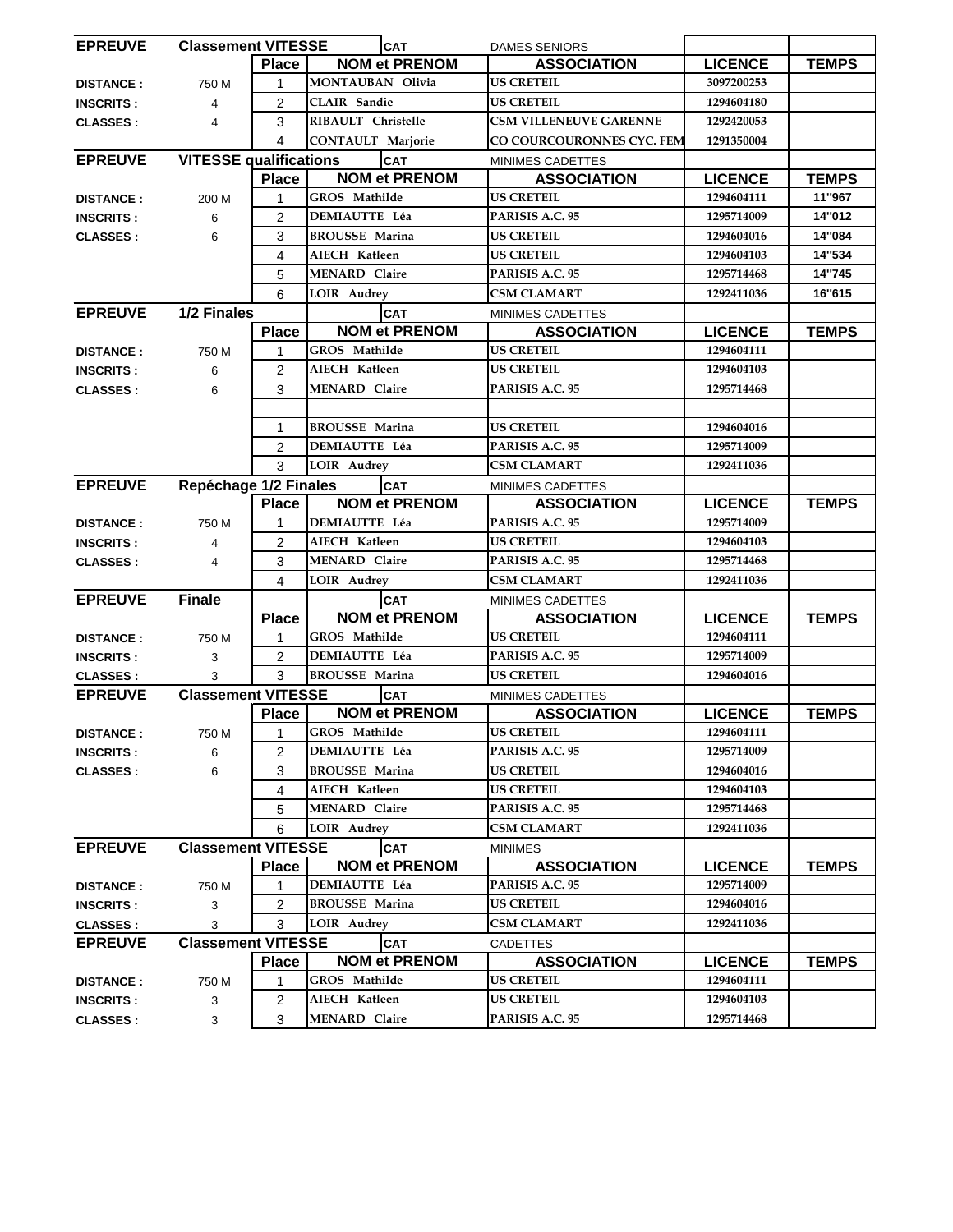| <b>EPREUVE</b>                     | 500 M                     |                | <b>CAT</b>                           | DAMES J.S.                                       |                |                      |
|------------------------------------|---------------------------|----------------|--------------------------------------|--------------------------------------------------|----------------|----------------------|
|                                    |                           | <b>Place</b>   | <b>NOM et PRENOM</b>                 | <b>ASSOCIATION</b>                               | <b>LICENCE</b> | <b>TEMPS</b>         |
| <b>DISTANCE:</b>                   | 500 M                     | 1              | <b>MONTAUBAN Olivia</b>              | <b>US CRETEIL</b>                                | 3097200253     | 35"185               |
| <b>INSCRITS:</b>                   | 6                         | $\overline{2}$ | <b>CLAIR</b> Sandie                  | <b>US CRETEIL</b>                                | 1294604180     | 35"622               |
| <b>CLASSES:</b>                    | 5                         | 3              | DRAGONI Elina                        | <b>CM AUBERVILLIERS 93</b>                       | 1293505116     | 40"418               |
|                                    |                           | 4              | <b>CLOAREC</b> Marine                | <b>EC MONTGERON VIGNEUX</b>                      | 1291307070     | 41"353               |
|                                    |                           | 5              | <b>CONTAULT Marjorie</b>             | CO COURCOURONNES CYC. FEM                        | 1291350004     | 41"700               |
| <b>EPREUVE</b>                     | <b>Classement 500 M</b>   |                | <b>CAT</b>                           | <b>DAMES JUNIORS</b>                             |                |                      |
|                                    |                           | <b>Place</b>   | <b>NOM et PRENOM</b>                 | <b>ASSOCIATION</b>                               | <b>LICENCE</b> | <b>TEMPS</b>         |
| <b>DISTANCE:</b>                   | 500 M                     | 1              | DRAGONI Elina                        | <b>CM AUBERVILLIERS 93</b>                       | 1293505116     | 40"418               |
| <b>INSCRITS:</b>                   | 2                         | $\overline{2}$ | <b>CLOAREC Marine</b>                | EC MONTGERON VIGNEUX                             | 1291307070     |                      |
| <b>CLASSES:</b>                    | $\overline{2}$            |                |                                      |                                                  |                |                      |
| <b>EPREUVE</b>                     | <b>Classement 500 M</b>   |                | <b>CAT</b>                           | <b>DAMES SENIORS</b>                             |                |                      |
|                                    |                           | <b>Place</b>   | <b>NOM et PRENOM</b>                 | <b>ASSOCIATION</b>                               | <b>LICENCE</b> | <b>TEMPS</b>         |
| <b>DISTANCE:</b>                   | 500 M                     | 1              | <b>MONTAUBAN Olivia</b>              | <b>US CRETEIL</b>                                | 3097200253     | 35"185               |
| <b>INSCRITS:</b>                   | 4                         | $\overline{2}$ | <b>CLAIR</b> Sandie                  | <b>US CRETEIL</b>                                | 1294604180     |                      |
| <b>CLASSES:</b>                    | 3                         | 3              | <b>CONTAULT Marjorie</b>             | CO COURCOURONNES CYC. FEM                        | 1291350004     |                      |
| <b>EPREUVE</b>                     | <b>KILOMETRE</b>          |                | <b>CAT</b>                           | <b>JUNIORS</b>                                   |                |                      |
|                                    |                           | <b>Place</b>   | <b>NOM et PRENOM</b>                 | <b>ASSOCIATION</b>                               | <b>LICENCE</b> | <b>TEMPS</b>         |
| <b>DISTANCE:</b>                   | 1 KM                      | 1              | LANDERNEAU Melvin                    | <b>TEAM 94 VILLENEUVOISE</b>                     | 1294601066     | 1'06"079             |
| <b>INSCRITS:</b>                   | 5                         | $\overline{c}$ | VIGIER Sébastien                     | EC MONTGERON VIGNEUX                             | 1291307049     | 1'06"486             |
| <b>CLASSES:</b>                    | 5                         | 3              | <b>VIENNE Maxime</b>                 | <b>ARGENTEUIL VAL DE SEINE 95</b>                | 1295708349     | 1'08"138             |
|                                    |                           | 4              | ANASSE Rémi                          | <b>EC MONTGERON VIGNEUX</b>                      | 1291307072     | 1'12"394             |
|                                    |                           | 5              | AIECH Dylan                          | <b>US CRETEIL</b>                                | 1294604104     | 1'17"597             |
| <b>KILOMETRE</b><br><b>EPREUVE</b> |                           |                | <b>CAT</b>                           | <b>SENIORS</b>                                   |                |                      |
|                                    |                           | <b>Place</b>   | <b>NOM et PRENOM</b>                 | <b>ASSOCIATION</b>                               | <b>LICENCE</b> | <b>TEMPS</b>         |
| <b>DISTANCE:</b>                   | 1 KM                      | 1              | <b>EDELIN</b> Benjamin               | <b>US CRETEIL</b>                                | 1294604182     | 1'04"938             |
| <b>INSCRITS:</b>                   | $\overline{7}$            | 2              | <b>FELISIAK Antoine</b>              | <b>US CRETEIL</b>                                | 1294604137     | 1'08"703             |
| <b>CLASSES:</b>                    | $\overline{7}$            | 3              | DAUPHIN Mathieu                      | <b>US CRETEIL</b>                                | 1294604125     | 1'09"177             |
|                                    |                           | 4              | <b>DROLLEE</b> Arnaud                | <b>US CRETEIL</b>                                | 1294604150     | 1'10"020             |
|                                    |                           | 5              | <b>BLANCA</b> Vincent                | PARIS CYCLISTE OLYMPIQUE                         | 1275016086     | 1'13"371             |
|                                    |                           | 6              | <b>IULIEN Matthieu</b>               | VC ELANCOURT ST QUENTIN EN                       | 1278226039     | 1'16"299             |
|                                    |                           | $\overline{7}$ | <b>DUPIN Sébastien</b>               | <b>CSM CLAMART</b>                               | 1292411056     | 1'16"989             |
| <b>EPREUVE</b>                     | <b>OMNIUM 500 M lancé</b> |                | <b>CAT</b>                           | <b>CADETS</b>                                    | DATE:          | 17/05/15             |
|                                    |                           | <b>Place</b>   | <b>NOM et PRENOM</b>                 | <b>ASSOCIATION</b>                               | <b>LICENCE</b> | <b>TEMPS</b>         |
| <b>DISTANCE:</b>                   | 500 M                     | 1              | LAMAILLE Christopher                 | <b>TEAM 94 VILLENEUVOISE</b>                     | 1294601002     | 31"121               |
| <b>INSCRITS:</b>                   | 10                        | $\overline{2}$ | <b>MALBOIS Alexis</b>                | <b>ARGENTEUIL VAL DE SEINE 95</b>                | 1295708057     | 31"554               |
| <b>CLASSES:</b>                    | 10                        | 3              | <b>BRANDEBOURGER Aurélien</b>        | <b>ARGENTEUIL VAL DE SEINE 95</b>                | 1295708011     | 31"795               |
|                                    |                           | 4              | <b>CONTAL Guillaume</b>              | <b>EC MONTGERON VIGNEUX</b>                      | 1291307029     | 32"218               |
|                                    |                           | 5              | <b>GREGOIRE Tom</b>                  | EC MONTGERON VIGNEUX                             | 1291307031     | 32"226               |
|                                    |                           | 6              | <b>GOERGEN Alexis</b>                | <b>EC AULNAY</b>                                 | 1293515306     | 32"890               |
|                                    |                           | $\overline{7}$ | LUIS Victor                          | <b>US METRO TRANSPORTS</b>                       | 1275024029     | 33"466               |
|                                    |                           | 8              | <b>CARRE</b> Matthieu                | <b>EC VELIZY 78</b>                              | 1278216022     | 33"589               |
|                                    |                           | 9              | JAOUEN Tristan                       | VC ELANCOURT ST QUENTIN EN                       | 1278226037     | 34"859               |
|                                    |                           | 10             | RIOBE Lucas                          | <b>CSM CLAMART</b>                               | 1292411233     | 34"964               |
| <b>EPREUVE</b>                     |                           |                | <b>OMNIUM Poursuite individudCAT</b> | <b>CADETS</b>                                    |                |                      |
|                                    |                           | <b>Place</b>   | <b>NOM et PRENOM</b>                 | <b>ASSOCIATION</b>                               | <b>LICENCE</b> | <b>TEMPS</b>         |
| <b>DISTANCE:</b>                   | 2 KM                      | 1              | <b>BRANDEBOURGER Aurélien</b>        | <b>ARGENTEUIL VAL DE SEINE 95</b>                | 1295708011     | 2'33'801             |
| <b>INSCRITS:</b>                   | 10                        | 2              | <b>CARRE</b> Matthieu                | <b>EC VELIZY 78</b>                              | 1278216022     | 2'34"179             |
| <b>CLASSES:</b>                    | 10                        | 3              | LAMAILLE Christopher                 | <b>TEAM 94 VILLENEUVOISE</b>                     | 1294601002     | 2'34"427             |
|                                    |                           | 4              | LUIS Victor                          | US METRO TRANSPORTS                              | 1275024029     | 2'35"103             |
|                                    |                           | 5              | <b>MALBOIS Alexis</b>                | <b>ARGENTEUIL VAL DE SEINE 95</b>                | 1295708057     | 2'37"140             |
|                                    |                           | 6              | <b>GOERGEN Alexis</b>                | <b>EC AULNAY</b>                                 | 1293515306     | 2'40"532             |
|                                    |                           | $\overline{7}$ | <b>GREGOIRE Tom</b>                  | EC MONTGERON VIGNEUX                             | 1291307031     | 2'40"978             |
|                                    |                           | 8              | <b>CONTAL Guillaume</b>              | EC MONTGERON VIGNEUX                             | 1291307029     | 2'41"226             |
|                                    |                           |                |                                      |                                                  |                |                      |
|                                    |                           | 9              | <b>JAOUEN</b> Tristan<br>RIOBE Lucas | VC ELANCOURT ST QUENTIN EN<br><b>CSM CLAMART</b> | 1278226037     | 2'46"385<br>2'49"435 |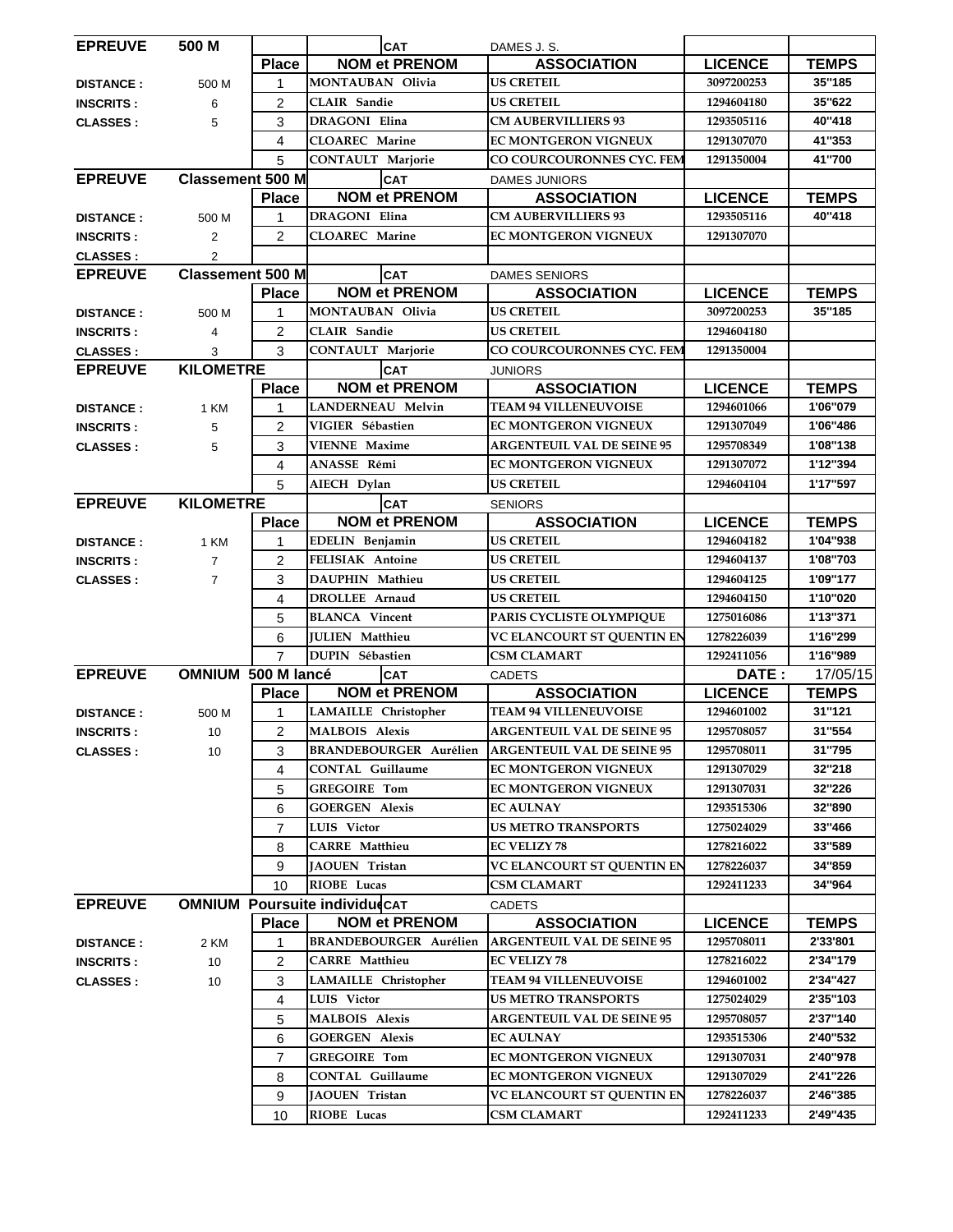| <b>EPREUVE</b>   | <b>Classement OMNIUM</b>      |                | <b>CAT</b>                           | <b>CADETS</b>                                       |                |               |
|------------------|-------------------------------|----------------|--------------------------------------|-----------------------------------------------------|----------------|---------------|
|                  |                               | <b>Place</b>   | <b>NOM et PRENOM</b>                 | <b>ASSOCIATION</b>                                  | <b>LICENCE</b> | <b>Points</b> |
| <b>DISTANCE:</b> |                               | 1              | LAMAILLE Christopher                 | <b>TEAM 94 VILLENEUVOISE</b>                        | 1294601002     | 8 Pts         |
| <b>INSCRITS:</b> | 21                            | $\overline{c}$ | <b>BRANDEBOURGER Aurélien</b>        | <b>ARGENTEUIL VAL DE SEINE 95</b>                   | 1295708011     | 10 Pts        |
| <b>CLASSES:</b>  | 20                            | 3              | LUIS Victor                          | <b>US METRO TRANSPORTS</b>                          | 1275024029     | 19 Pts        |
|                  |                               | 4              | <b>MALBOIS Alexis</b>                | <b>ARGENTEUIL VAL DE SEINE 95</b>                   | 1295708057     | 21 Pts        |
|                  |                               | 5              | <b>GOERGEN Alexis</b>                | <b>EC AULNAY</b>                                    | 1293515306     | 22 Pts        |
|                  |                               | 6              | <b>CARRE</b> Matthieu                | <b>EC VELIZY 78</b>                                 | 1278216022     | 28 Pts        |
|                  |                               | 7              | <b>CONTAL Guillaume</b>              | EC MONTGERON VIGNEUX                                | 1291307029     | 30 Pts        |
|                  |                               | 8              | <b>GREGOIRE Tom</b>                  | EC MONTGERON VIGNEUX                                | 1291307031     | 30 Pts        |
|                  |                               | 9              | <b>JAOUEN Tristan</b>                | VC ELANCOURT ST QUENTIN EN                          | 1278226037     | 34 Pts        |
|                  |                               | 10             | RIOBE Lucas                          | <b>CSM CLAMART</b>                                  | 1292411233     | 41 Pts        |
|                  |                               | 11             | <b>LOIR Audrey</b>                   | <b>CSM CLAMART</b>                                  | 1292411036     |               |
|                  |                               |                | <b>MENARD</b> Claire                 | PARISIS A.C. 95                                     | 1295714468     |               |
|                  |                               | 12             | <b>MAHE</b> Thomas                   |                                                     |                |               |
|                  |                               | 13             | <b>CARO</b> Nicolas                  | <b>CC IGNY PALAISEAU 91</b><br>EC VERNOUILLET V. T. | 1291305191     |               |
|                  |                               | 14             |                                      |                                                     | 1278243026     |               |
|                  |                               | 15             | <b>BROUSSE Marina</b>                | US CRETEIL                                          | 1294604016     |               |
|                  |                               | 16             | ALIKER Jérémie                       | <b>US CRETEIL</b>                                   | 1294604002     |               |
|                  |                               | 17             | <b>GRONDIN</b> Guillaume             | <b>TEAM 94 VILLENEUVOISE</b>                        | 1294601051     |               |
|                  |                               | 18             | <b>GREGOIRE Tom</b>                  | EC MONTGERON VIGNEUX                                | 1291307031     |               |
|                  |                               | 19             | <b>CONTAL Guillaume</b>              | EC MONTGERON VIGNEUX                                | 1291307029     |               |
|                  |                               | 20             | <b>CARRE</b> Matthieu                | <b>EC VELIZY 78</b>                                 | 1278216022     |               |
| <b>EPREUVE</b>   | <b>OMNIUM Kilomètre lancé</b> |                | <b>CAT</b>                           | JUNIORS                                             |                |               |
|                  |                               | <b>Place</b>   | <b>NOM et PRENOM</b>                 | <b>ASSOCIATION</b>                                  | <b>LICENCE</b> | <b>TEMPS</b>  |
| <b>DISTANCE:</b> | 1 KM                          | 1              | VIGIER Sébastien                     | <b>EC MONTGERON VIGNEUX</b>                         | 1291307049     | 1'00"244      |
| <b>INSCRITS:</b> | 10                            | $\overline{c}$ | RIEBEL Mathieu                       | EC MONTGERON VIGNEUX                                | 1291307112     | 1'02"802      |
| <b>CLASSES:</b>  | 10                            | 3              | <b>JAVELLY Luis</b>                  | <b>US CRETEIL</b>                                   | 1294604088     | 1'03"385      |
|                  |                               | 4              | DO REGO PEREIRA Miguel               | <b>TEAM 94 VILLENEUVOISE</b>                        | 1294601071     | 1'04"936      |
|                  |                               | 5              | LABREGERE Aurélien                   | <b>CM AUBERVILLIERS 93</b>                          | 1293505143     | 1'05"855      |
|                  |                               | 6              | HERVE Raphaêl                        | <b>CSM CLAMART</b>                                  | 1292411113     | 1'06"726      |
|                  |                               | $\overline{7}$ | ANASSE Rémi                          | <b>EC MONTGERON VIGNEUX</b>                         | 1291307072     | 1'08"251      |
|                  |                               | 8              | FREBY Thibault                       | <b>CSM CLAMART</b>                                  | 1292411292     | 1'11"219      |
|                  |                               | 9              | <b>KUNTZ</b> Victor                  | <b>US CRETEIL</b>                                   | 1294604121     | 1'12"171      |
|                  |                               | 10             | AIECH Dylan                          | <b>US CRETEIL</b>                                   | 1294604104     | 1'13"439      |
| <b>EPREUVE</b>   |                               |                | <b>OMNIUM Poursuite individudCAT</b> | <b>JUNIORS</b>                                      |                |               |
|                  |                               | <b>Place</b>   | <b>NOM et PRENOM</b>                 | <b>ASSOCIATION</b>                                  | <b>LICENCE</b> | <b>TEMPS</b>  |
| <b>DISTANCE:</b> | 3 KM                          | 1              | RIEBEL Mathieu                       | EC MONTGERON VIGNEUX                                | 1291307112     | 3'33"693      |
| <b>INSCRITS:</b> | 10                            | 2              | JAVELLY Luis                         | <b>US CRETEIL</b>                                   | 1294604088     | 3'33"733      |
| <b>CLASSES:</b>  | 9                             | 3              | HERVE Raphaêl                        | <b>CSM CLAMART</b>                                  | 1292411113     | 3'39"815      |
|                  |                               | 4              | LABREGERE Aurélien                   | <b>CM AUBERVILLIERS 93</b>                          | 1293505143     | 3'41"046      |
|                  |                               | 5              | VIGIER Sébastien                     | EC MONTGERON VIGNEUX                                | 1291307049     | 3'41"719      |
|                  |                               | 6              | DO REGO PEREIRA Miguel               | <b>TEAM 94 VILLENEUVOISE</b>                        | 1294601071     | 3'44'793      |
|                  |                               | 7              | ANASSE Rémi                          | EC MONTGERON VIGNEUX                                | 1291307072     | 3'52"917      |
|                  |                               | 8              | FREBY Thibault                       | <b>CSM CLAMART</b>                                  | 1292411292     | 3'55'618      |
|                  |                               | 9              | <b>KUNTZ</b> Victor                  | <b>US CRETEIL</b>                                   | 1294604121     | 4'11"208      |
| <b>EPREUVE</b>   | <b>Classement OMNIUM</b>      |                |                                      |                                                     |                |               |
|                  |                               |                | <b>CAT</b><br><b>NOM et PRENOM</b>   | <b>JUNIORS</b>                                      |                |               |
|                  |                               | <b>Place</b>   |                                      | <b>ASSOCIATION</b>                                  | <b>LICENCE</b> | <b>Points</b> |
| <b>DISTANCE:</b> |                               | 1              | RIEBEL Mathieu                       | EC MONTGERON VIGNEUX                                | 1291307112     | 6 Pts         |
| <b>INSCRITS:</b> | 10                            | 2              | VIGIER Sébastien                     | EC MONTGERON VIGNEUX                                | 1291307049     | 9 Pts         |
| <b>CLASSES:</b>  | 10                            | 3              | <b>JAVELLY Luis</b>                  | <b>US CRETEIL</b>                                   | 1294604088     | 14 Pts        |
|                  |                               | 4              | HERVE Raphaêl                        | <b>CSM CLAMART</b>                                  | 1292411113     | 19 Pts        |
|                  |                               | 5              | DO REGO PEREIRA Miguel               | <b>TEAM 94 VILLENEUVOISE</b>                        | 1294601071     | 19 Pts        |
|                  |                               | 6              | LABREGERE Aurélien                   | <b>CM AUBERVILLIERS 93</b>                          | 1293505143     | 20 Pts        |
|                  |                               | 7              | ANASSE Rémi                          | EC MONTGERON VIGNEUX                                | 1291307072     | 27 Pts        |
|                  |                               | 8              | FREBY Thibault                       | <b>CSM CLAMART</b>                                  | 1292411292     | 30 Pts        |
|                  |                               | 9              | <b>KUNTZ</b> Victor                  | <b>US CRETEIL</b>                                   | 1294604121     | 36 Pts        |
|                  |                               | 10             | AIECH Dylan                          | <b>US CRETEIL</b>                                   | 1294604104     | 40 Pts        |